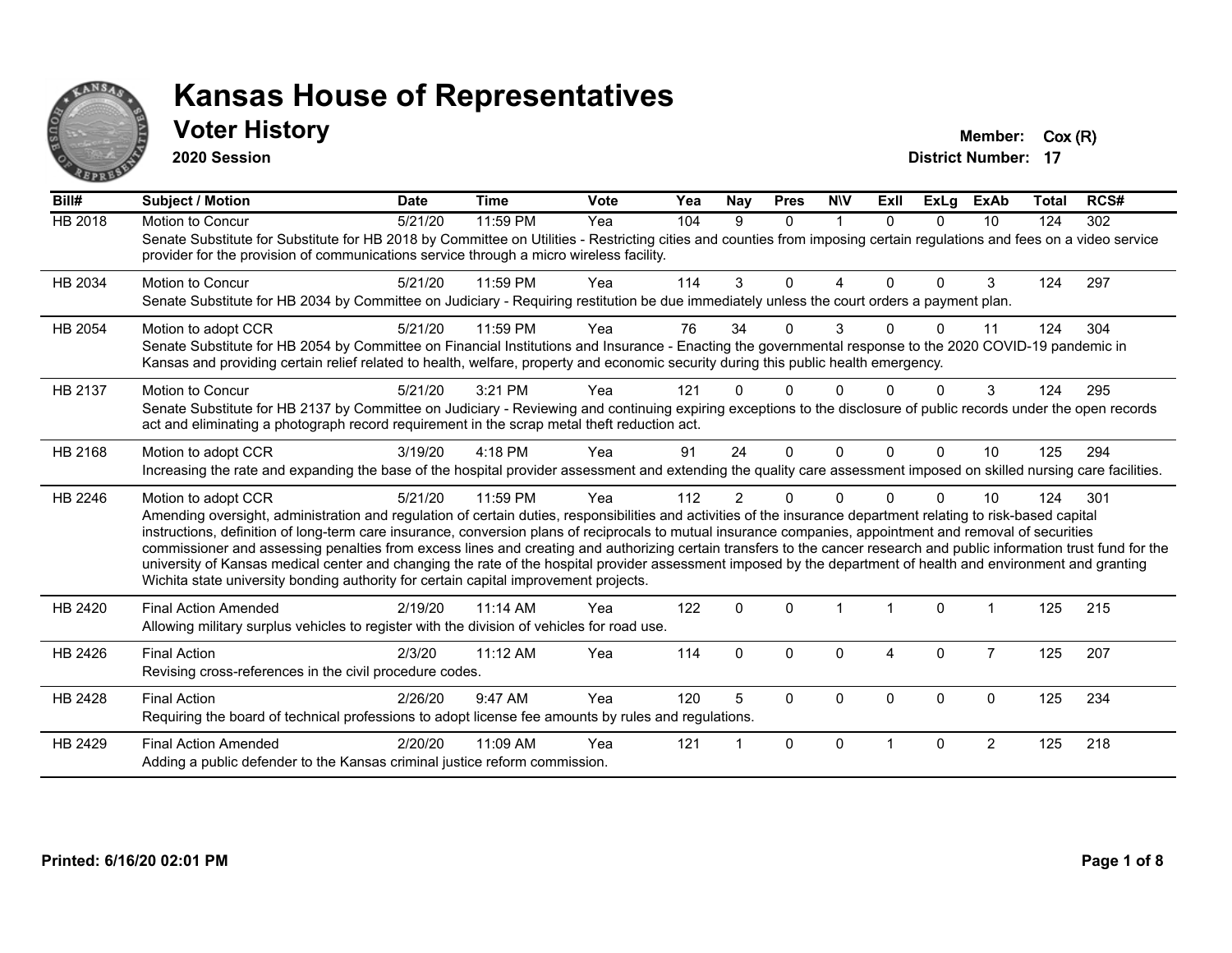

#### **Voter History Member:** Cox (R)

**2020 Session**

| Bill#          | <b>Subject / Motion</b>                                                                                                                                                                                     | <b>Date</b> | <b>Time</b> | Vote | Yea | <b>Nay</b>   | <b>Pres</b>  | <b>NIV</b>   | ExIl                 | <b>ExLg</b> | <b>ExAb</b>    | <b>Total</b> | RCS# |
|----------------|-------------------------------------------------------------------------------------------------------------------------------------------------------------------------------------------------------------|-------------|-------------|------|-----|--------------|--------------|--------------|----------------------|-------------|----------------|--------------|------|
| <b>HB 2432</b> | <b>Final Action Amended</b>                                                                                                                                                                                 | 2/20/20     | 11:10 AM    | Yea  | 122 | 0            | $\mathbf{0}$ | $\Omega$     |                      | 0           | 2              | 125          | 219  |
|                | Creating the Kansas pesticide waste disposal program and allowing up to \$50,000 to be transferred annually from the Kansas agricultural remediation fund to a new<br>Kansas pesticide waste disposal fund. |             |             |      |     |              |              |              |                      |             |                |              |      |
| HB 2438        | <b>Final Action</b>                                                                                                                                                                                         | 2/26/20     | 9:48 AM     | Yea  | 125 | $\Omega$     | $\Omega$     | $\Omega$     | $\Omega$             | $\Omega$    | $\mathbf{0}$   | 125          | 235  |
|                | Allowing certain exceptions to the confidentiality of state child death review board documents.                                                                                                             |             |             |      |     |              |              |              |                      |             |                |              |      |
| <b>HB 2447</b> | <b>Final Action Amended</b>                                                                                                                                                                                 | 2/20/20     | 11:16 AM    | Yea  | 83  | 39           | $\mathbf{0}$ | $\Omega$     | $\mathbf 1$          | $\Omega$    | $\overline{2}$ | 125          | 220  |
|                | Changing how two-way electronic audio-visual communication is used in courts.                                                                                                                               |             |             |      |     |              |              |              |                      |             |                |              |      |
| HB 2448        | <b>Final Action Amended</b>                                                                                                                                                                                 | 2/19/20     | 11:15 AM    | Yea  | 98  | 25           | $\pmb{0}$    | $\mathbf 0$  | $\mathbf{1}$         | 0           | $\mathbf{1}$   | 125          | 216  |
|                | Changing penalties for crimes related to motor vehicles.                                                                                                                                                    |             |             |      |     |              |              |              |                      |             |                |              |      |
| HB 2449        | <b>Final Action</b>                                                                                                                                                                                         | 2/20/20     | 11:17 AM    | Yea  | 99  | 23           | $\mathbf{0}$ | $\Omega$     | 1                    | $\Omega$    | $\overline{2}$ | 125          | 221  |
|                | Changing the requirements for board of indigents' defense services appointments.                                                                                                                            |             |             |      |     |              |              |              |                      |             |                |              |      |
| HB 2451        | <b>Final Action</b>                                                                                                                                                                                         | 2/20/20     | 11:18 AM    | Yea  | 122 | $\Omega$     | $\mathbf{0}$ | $\Omega$     | $\blacktriangleleft$ | $\Omega$    | $\overline{2}$ | 125          | 222  |
|                | Amending Kansas department of agriculture division of animal health license, permit and registration renewal deadlines.                                                                                     |             |             |      |     |              |              |              |                      |             |                |              |      |
| HB 2452        | <b>Final Action</b>                                                                                                                                                                                         | 2/26/20     | 9:49 AM     | Yea  | 125 | $\Omega$     | $\mathbf{0}$ | $\mathbf 0$  | $\mathbf{0}$         | 0           | $\mathbf 0$    | 125          | 236  |
|                | Creating the Kansas reading readiness act.                                                                                                                                                                  |             |             |      |     |              |              |              |                      |             |                |              |      |
| <b>HB 2454</b> | <b>Final Action Amended</b>                                                                                                                                                                                 | 2/19/20     | 11:17 AM    | Yea  | 114 | 9            | $\mathbf{0}$ | $\Omega$     |                      | $\Omega$    | $\mathbf 1$    | 125          | 217  |
|                | Self-storage unit rentals; sales and towing of property for nonpayment of rent or abandonment; contractual value of property.                                                                               |             |             |      |     |              |              |              |                      |             |                |              |      |
| HB 2456        | <b>Final Action</b>                                                                                                                                                                                         | 2/26/20     | 9:50 AM     | Yea  | 124 |              | $\Omega$     | $\Omega$     | $\Omega$             | $\Omega$    | $\mathbf{0}$   | 125          | 237  |
|                | Clarifying the definition of the term "possession" in the Kansas criminal code.                                                                                                                             |             |             |      |     |              |              |              |                      |             |                |              |      |
| HB 2462        | <b>Final Action</b>                                                                                                                                                                                         | 2/26/20     | 9:51 AM     | Yea  | 125 | $\mathbf{0}$ | $\mathbf 0$  | $\Omega$     | $\mathbf{0}$         | $\Omega$    | $\mathbf{0}$   | 125          | 238  |
|                | Updating provisions related to the Kansas department of agriculture division of conservation.                                                                                                               |             |             |      |     |              |              |              |                      |             |                |              |      |
| HB 2463        | <b>Final Action Amended</b>                                                                                                                                                                                 | 2/26/20     | 9:52 AM     | Yea  | 125 | $\mathbf{0}$ | $\Omega$     | $\mathbf{0}$ | $\Omega$             | $\Omega$    | $\mathbf{0}$   | 125          | 239  |
|                | Amending the Kansas pesticide law's licensure requirements and the Kansas chemigation safety law's permittee requirements.                                                                                  |             |             |      |     |              |              |              |                      |             |                |              |      |
| HB 2464        | <b>Final Action Amended</b>                                                                                                                                                                                 | 2/26/20     | 9:53 AM     | Yea  | 121 |              | $\Omega$     | $\Omega$     | <sup>0</sup>         | $\Omega$    | $\mathbf{0}$   | 125          | 240  |
|                | Updating egg repacking requirements for retailers.                                                                                                                                                          |             |             |      |     |              |              |              |                      |             |                |              |      |
| HB 2466        | <b>Final Action</b>                                                                                                                                                                                         | 2/10/20     | 11:10 AM    | Yea  | 118 |              | $\Omega$     |              | $\mathcal{P}$        | 0           | 3              | 125          | 212  |
|                | Enacting the Kansas taxpayer protection act; requiring the signature and tax identification number of paid tax return preparers on income tax returns; authorizing                                          |             |             |      |     |              |              |              |                      |             |                |              |      |
|                | actions to enjoin paid tax return preparers from engaging in certain conduct.                                                                                                                               |             |             |      |     |              |              |              |                      |             |                |              |      |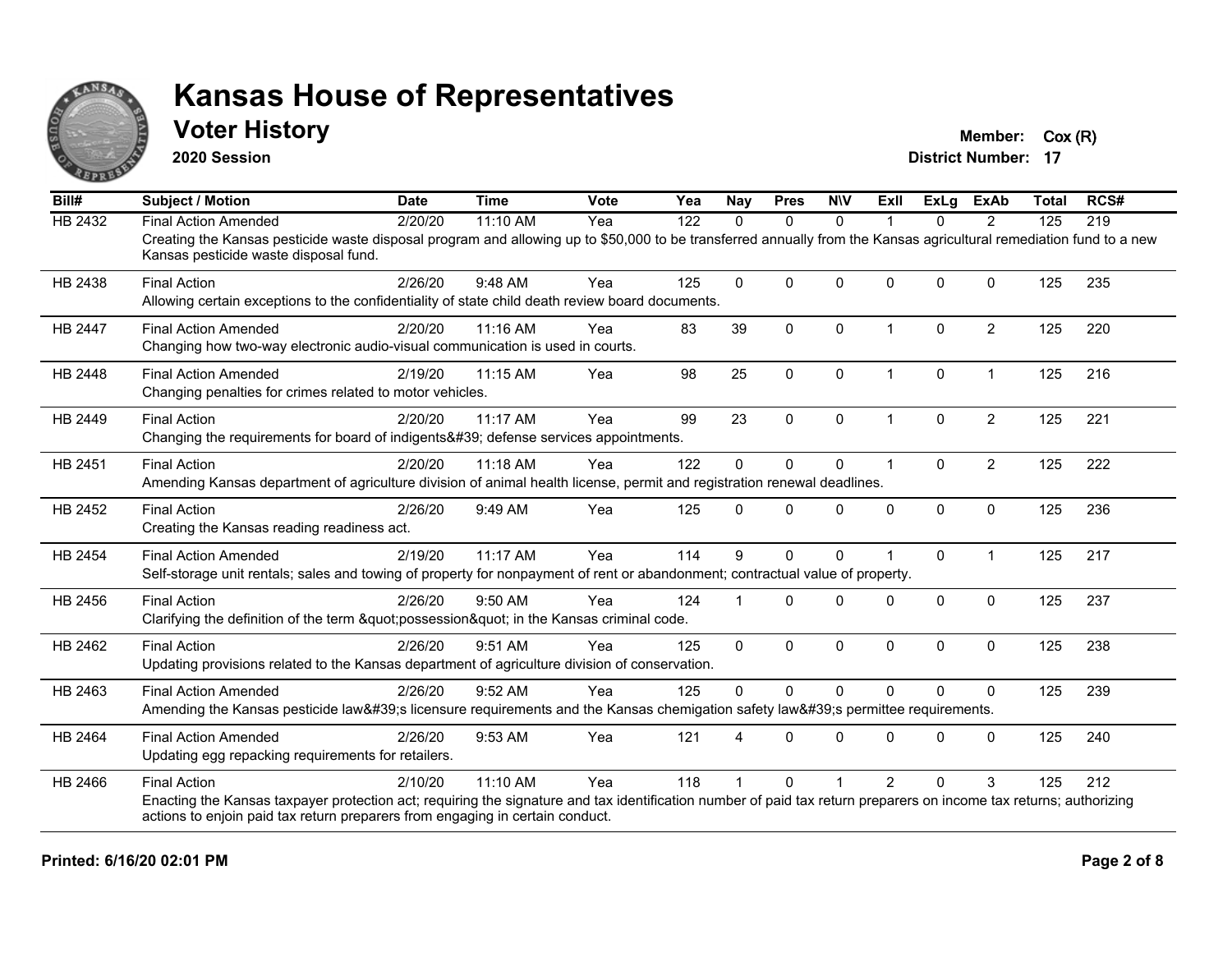

#### **Voter History Member:**  $Cox(R)$

**2020 Session**

| Bill#          | <b>Subject / Motion</b>                                                                                                                                                                 | <b>Date</b> | <b>Time</b> | Vote | Yea | Nay             | <b>Pres</b> | <b>NIV</b>   | <b>Exll</b> | <b>ExLg</b>  | <b>ExAb</b>    | <b>Total</b> | RCS# |
|----------------|-----------------------------------------------------------------------------------------------------------------------------------------------------------------------------------------|-------------|-------------|------|-----|-----------------|-------------|--------------|-------------|--------------|----------------|--------------|------|
| <b>HB 2467</b> | <b>Final Action Amended</b>                                                                                                                                                             | 2/7/20      | 4:10 PM     | Yea  | 105 | $\overline{15}$ | $\Omega$    | 3            | $\Omega$    | 2            | 0              | 125          | 211  |
|                | Removing the spousal exception from sexual battery and requiring a domestic violence offender assessment on a first conviction of domestic battery.                                     |             |             |      |     |                 |             |              |             |              |                |              |      |
| HB 2469        | <b>Final Action Amended</b>                                                                                                                                                             | 2/26/20     | 9:54 AM     | Yea  | 120 | 5               | $\Omega$    | $\Omega$     | 0           | 0            | 0              | 125          | 241  |
|                | Extending terminal medical release to inmates in the custody of the department of corrections with a condition likely to cause death within 120 days.                                   |             |             |      |     |                 |             |              |             |              |                |              |      |
| HB 2470        | <b>Final Action</b>                                                                                                                                                                     | 2/26/20     | 9:55 AM     | Yea  | 125 | $\mathbf{0}$    | $\Omega$    | $\mathbf{0}$ | $\Omega$    | $\mathbf{0}$ | $\Omega$       | 125          | 242  |
|                | Clarifying jurisdiction and supervision of offenders in a certified drug abuse treatment program.                                                                                       |             |             |      |     |                 |             |              |             |              |                |              |      |
| HB 2479        | <b>Final Action</b>                                                                                                                                                                     | 2/26/20     | $9:56$ AM   | Yea  | 125 | $\Omega$        | $\Omega$    | $\mathbf{0}$ | $\Omega$    | $\Omega$     | $\Omega$       | 125          | 243  |
|                | Codifying the NAIC corporate governance model regulation into statute.                                                                                                                  |             |             |      |     |                 |             |              |             |              |                |              |      |
| HB 2480        | <b>Final Action</b>                                                                                                                                                                     | 2/26/20     | 9:57 AM     | Yea  | 125 | $\Omega$        | $\Omega$    | $\mathbf{0}$ | $\Omega$    | $\Omega$     | $\Omega$       | 125          | 244  |
|                | Updating the definition of long-term care insurance contained in the long-term care insurance act.                                                                                      |             |             |      |     |                 |             |              |             |              |                |              |      |
| HB 2487        | <b>Emergency Final Action</b>                                                                                                                                                           | 2/26/20     | 4:22 PM     | Yea  | 118 | $\overline{7}$  | $\Omega$    | $\Omega$     | $\Omega$    | $\mathbf{0}$ | 0              | 125          | 262  |
|                | Including emotional disability rather than emotional disturbance in the definitions of "children with disabilities " and "individuals with disabilities. "                              |             |             |      |     |                 |             |              |             |              |                |              |      |
| HB 2490        | <b>Final Action</b>                                                                                                                                                                     | 3/12/20     | 11:21 AM    | Yea  | 118 | $\overline{2}$  | $\Omega$    | $\mathbf 0$  |             | $\Omega$     | 4              | 125          | 276  |
|                | Kansas corporation NOL carryforward extension.                                                                                                                                          |             |             |      |     |                 |             |              |             |              |                |              |      |
| HB 2495        | <b>Final Action</b>                                                                                                                                                                     | 2/26/20     | 9:58 AM     | Yea  | 125 | $\mathbf 0$     | $\Omega$    | $\mathbf 0$  | $\Omega$    | $\Omega$     | $\Omega$       | 125          | 245  |
|                | Authorizing the crime victims compensation board to waive application time restrictions for a victim of a sexually violent crime to receive compensation for mental                     |             |             |      |     |                 |             |              |             |              |                |              |      |
|                | health counseling.                                                                                                                                                                      |             |             |      |     |                 |             |              |             |              |                |              |      |
| HB 2496        | <b>Final Action</b>                                                                                                                                                                     | 2/26/20     | 9:59 AM     | Yea  | 125 | $\Omega$        | $\Omega$    | $\mathbf{0}$ | $\Omega$    | $\Omega$     | $\Omega$       | 125          | 246  |
|                | Authorizing court services officers and community corrections officers to provide a certification of identification to offenders.                                                       |             |             |      |     |                 |             |              |             |              |                |              |      |
| HB 2500        | <b>Emergency Final Action Amended</b>                                                                                                                                                   | 2/20/20     | 11:48 AM    | Yea  | 122 | <sup>0</sup>    | $\Omega$    | $\Omega$     |             | 0            | $\overline{2}$ | 125          | 226  |
|                | Amending the Kansas power of attorney act regarding the form of a power of attorney and the duties of third parties relying and acting on a power of attorney.                          |             |             |      |     |                 |             |              |             |              |                |              |      |
| HB 2501        | <b>Final Action Amended</b>                                                                                                                                                             | 2/20/20     | 11:19 AM    | Yea  | 119 | 3               | $\Omega$    | $\mathbf{0}$ |             | $\Omega$     | 2              | 125          | 223  |
|                | Allowing salvage vehicle pools to apply for ownership documents for vehicles that are disclaimed by insurance companies.                                                                |             |             |      |     |                 |             |              |             |              |                |              |      |
| HB 2503        | <b>Final Action Amended</b>                                                                                                                                                             | 2/26/20     | 10:00 AM    | Yea  | 125 | $\Omega$        | $\Omega$    | $\mathbf{0}$ | $\Omega$    | $\Omega$     | $\Omega$       | 125          | 247  |
|                | Authorizing the transfer of \$268,412,000 from the state general fund to the KPERS fund during fiscal year 2020 and eliminating certain level-dollar employer<br>contribution payments. |             |             |      |     |                 |             |              |             |              |                |              |      |
| <b>HB 2506</b> | <b>EFA Sub Bill Amended</b>                                                                                                                                                             | 2/26/20     | 4:26 PM     | Yea  | 123 | $\overline{2}$  | $\Omega$    | $\mathbf{0}$ | $\Omega$    | $\Omega$     | 0              | 125          | 265  |
|                | Expanding the military spouse and servicemember's expedited licensure law to certain other license, certificate or registration applicants.                                             |             |             |      |     |                 |             |              |             |              |                |              |      |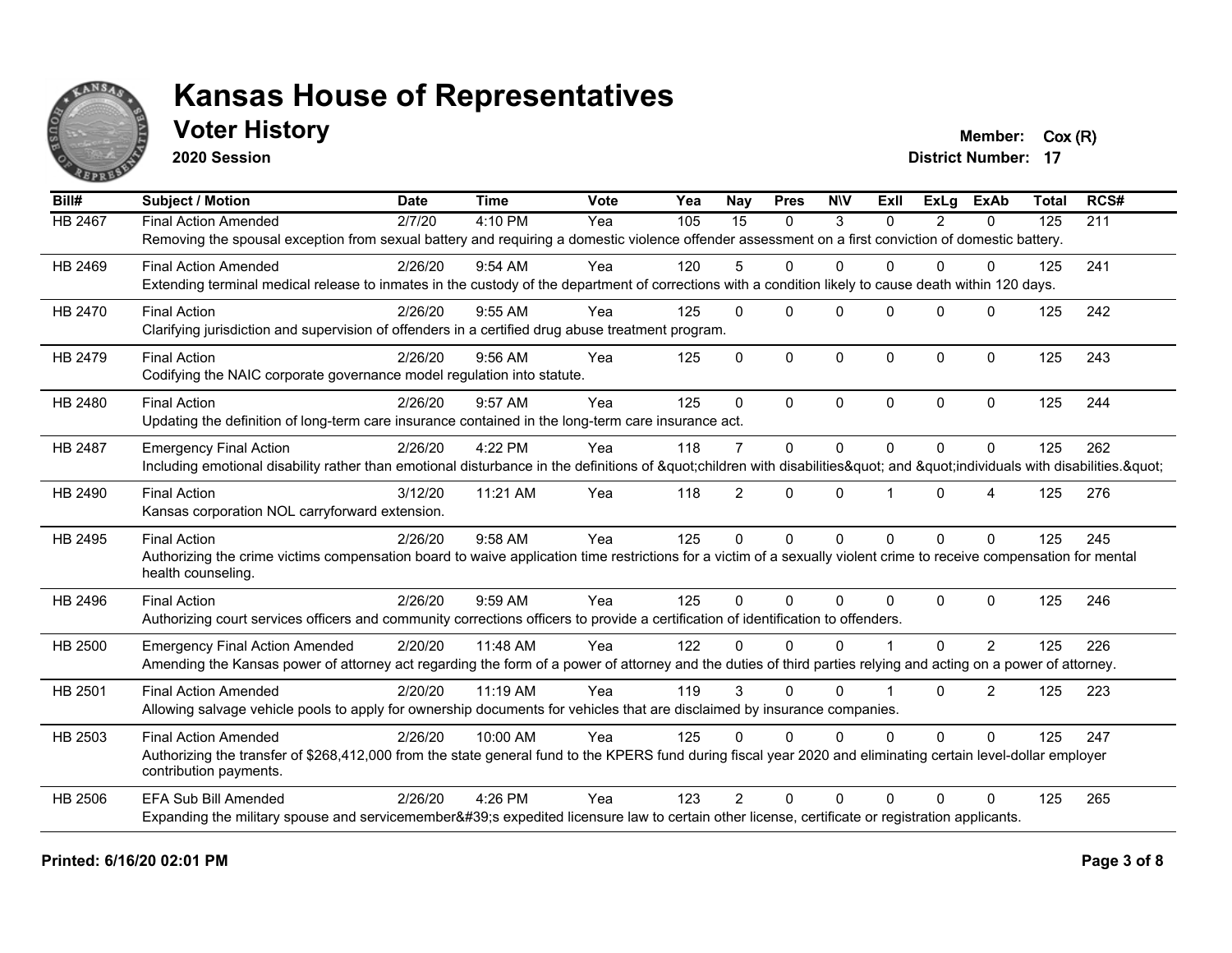

### **Voter History Member:**  $Cox(R)$

**2020 Session**

| Bill#          | <b>Subject / Motion</b>                                                                                                                                                                                                                                                                                                                                                                                                                                                                                                                             | <b>Date</b> | <b>Time</b> | <b>Vote</b> | Yea | <b>Nay</b>     | <b>Pres</b>  | <b>NIV</b>   | ExII                 | <b>ExLg</b> | <b>ExAb</b>    | <b>Total</b> | RCS# |
|----------------|-----------------------------------------------------------------------------------------------------------------------------------------------------------------------------------------------------------------------------------------------------------------------------------------------------------------------------------------------------------------------------------------------------------------------------------------------------------------------------------------------------------------------------------------------------|-------------|-------------|-------------|-----|----------------|--------------|--------------|----------------------|-------------|----------------|--------------|------|
| <b>HB 2507</b> | <b>Final Action Amended</b><br>Liability protection for businesses that participate in high school work-based learning programs.                                                                                                                                                                                                                                                                                                                                                                                                                    | 2/26/20     | 10:01 AM    | Yea         | 97  | 27             | 1            | $\Omega$     | $\Omega$             | $\Omega$    | $\Omega$       | 125          | 248  |
| HB 2509        | <b>Emergency Final Action</b><br>Vacating certain blocks in the original town plat set aside for a college and a park of the city of Americus and vesting fee simple title in the city.                                                                                                                                                                                                                                                                                                                                                             | 2/26/20     | 4:22 PM     | Yea         | 122 | 3              | $\mathbf{0}$ | $\Omega$     | $\Omega$             | $\Omega$    | $\mathbf 0$    | 125          | 263  |
| HB 2510        | <b>Emergency Final Action</b><br>Special districts may be dissolved and responsibilities assumed by a city.                                                                                                                                                                                                                                                                                                                                                                                                                                         | 2/26/20     | 4:29 PM     | Yea         | 122 | 3              | $\Omega$     | $\Omega$     | 0                    | $\Omega$    | $\mathbf 0$    | 125          | 267  |
| HB 2510        | Motion to adopt CCR<br>Creating the Kansas promise scholarship act; requiring a Kansas foster care children annual academic report card; authorizing the state board of regents on behalf of<br>Kansas state university to sell certain real property in Saline county; providing payment or waiver of tuition for certain dually or concurrently enrolled students;<br>authorizing the practice of the healing arts by healing arts school clinics; providing ACT college entrance exams and workkeys assessments to nonpublic school<br>students. | 5/21/20     | 11:59 PM    | Yea         | 110 | 3              | $\Omega$     |              | <sup>0</sup>         | $\Omega$    | 10             | 124          | 300  |
| HB 2515        | <b>Emergency Final Action Amended</b><br>Creating the Kansas promise scholarship program.                                                                                                                                                                                                                                                                                                                                                                                                                                                           | 2/20/20     | 11:47 AM    | Yea         | 116 | 6              | $\Omega$     | $\Omega$     | 1                    | $\Omega$    | $\overline{2}$ | 125          | 225  |
| HB 2516        | <b>Final Action Amended</b><br>Enacting the first-time home buyer savings account act.                                                                                                                                                                                                                                                                                                                                                                                                                                                              | 2/26/20     | 10:03 AM    | Yea         | 123 | $\overline{2}$ | $\mathbf 0$  | $\mathbf 0$  | $\mathbf{0}$         | 0           | $\mathbf 0$    | 125          | 249  |
| HB 2518        | <b>Final Action</b><br>Counting any crime with a domestic violence designation as a prior conviction under domestic battery.                                                                                                                                                                                                                                                                                                                                                                                                                        | 2/26/20     | 10:04 AM    | Yea         | 125 | $\Omega$       | $\mathbf 0$  | $\Omega$     | $\mathbf{0}$         | 0           | $\mathbf 0$    | 125          | 250  |
| HB 2521        | <b>Emergency Final Action Amended</b><br>Enacting the revised uniform athlete agents act.                                                                                                                                                                                                                                                                                                                                                                                                                                                           | 2/20/20     | 11:49 AM    | Yea         | 122 | $\Omega$       | $\mathbf 0$  | $\Omega$     | $\blacktriangleleft$ | $\Omega$    | $\overline{2}$ | 125          | 227  |
| <b>HB 2524</b> | <b>Final Action</b><br>Updating motor carrier laws and regulation of motor carriers by the state corporation commission.                                                                                                                                                                                                                                                                                                                                                                                                                            | 2/17/20     | 11:24 AM    | Yea         | 118 | $\mathbf{0}$   | $\Omega$     | $\Omega$     | 3                    | $\Omega$    | $\overline{4}$ | 125          | 213  |
| HB 2528        | <b>Final Action</b><br>Providing for all vehicles more than 35 years old to qualify as an antique vehicle.                                                                                                                                                                                                                                                                                                                                                                                                                                          | 2/26/20     | 10:05 AM    | Yea         | 124 |                | $\mathbf 0$  | $\mathbf{0}$ | $\Omega$             | $\Omega$    | $\mathbf 0$    | 125          | 251  |
| HB 2540        | <b>Emergency Final Action Amended</b><br>Requiring moneys attributable to at-risk student weighting be expended for approved at-risk educational programs.                                                                                                                                                                                                                                                                                                                                                                                          | 2/26/20     | 4:37 PM     | Yea         | 111 | 14             | $\Omega$     | $\Omega$     | 0                    | $\Omega$    | $\mathbf 0$    | 125          | 274  |
| HB 2546        | <b>Final Action</b><br>Creating the crime of sexual extortion and adding the crime to the Kansas offender registration act.                                                                                                                                                                                                                                                                                                                                                                                                                         | 2/26/20     | 10:06 AM    | Yea         | 125 |                | 0            | $\mathbf 0$  | $\Omega$             | $\Omega$    | $\mathbf 0$    | 125          | 252  |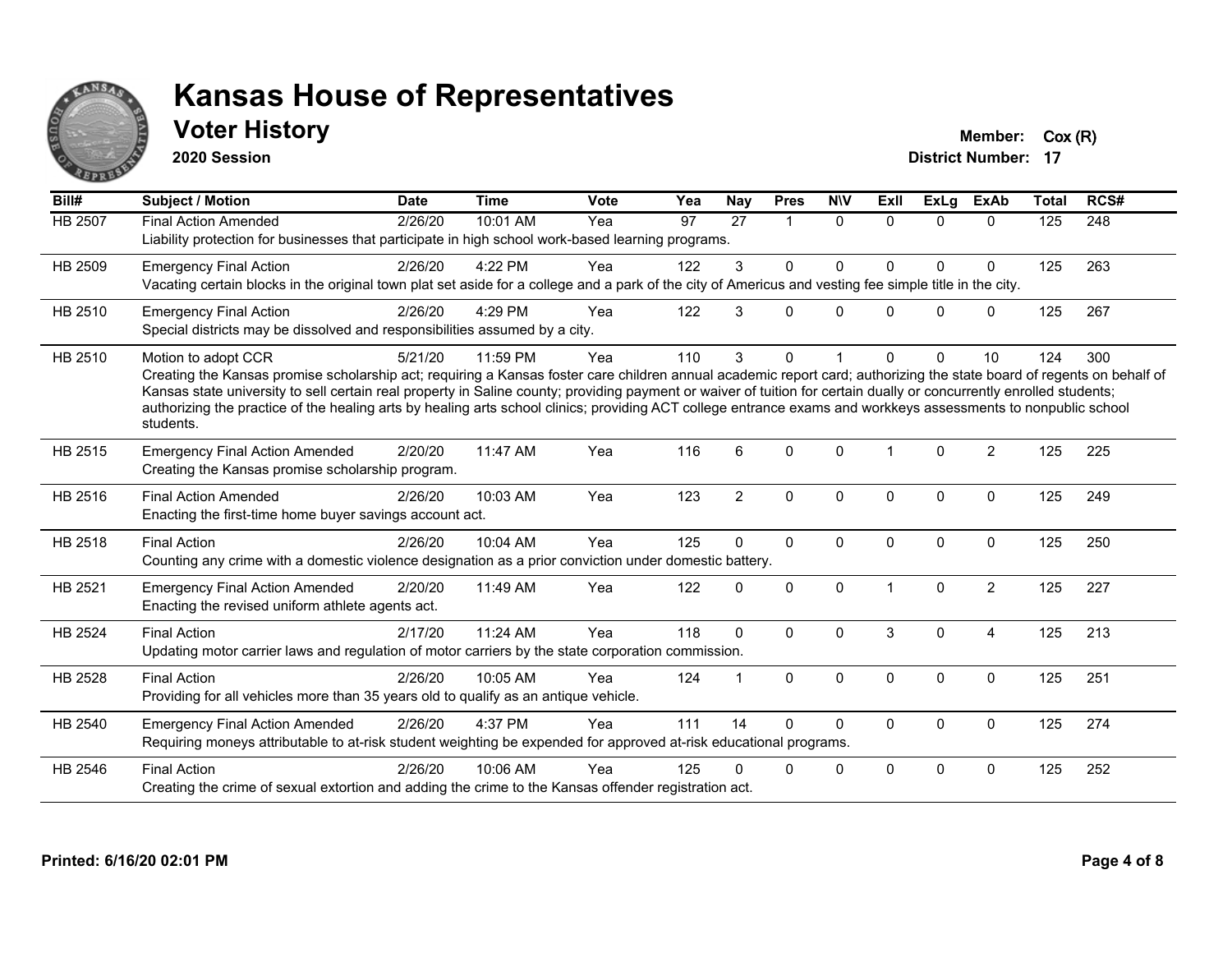

### **Voter History Member:**  $Cox(R)$

**2020 Session**

| Bill#          | <b>Subject / Motion</b>                                                                                                                                                                                                                                                                                         | <b>Date</b> | <b>Time</b> | Vote | Yea | <b>Nay</b>           | <b>Pres</b>  | <b>NIV</b>   | ExII           | ExLg         | <b>ExAb</b>    | <b>Total</b> | RCS# |
|----------------|-----------------------------------------------------------------------------------------------------------------------------------------------------------------------------------------------------------------------------------------------------------------------------------------------------------------|-------------|-------------|------|-----|----------------------|--------------|--------------|----------------|--------------|----------------|--------------|------|
| HB 2547        | <b>Final Action Amended</b><br>Making changes to suspended drivers' license requirements.                                                                                                                                                                                                                       | 2/26/20     | 10:07 AM    | Yea  | 125 | $\mathbf{0}$         | 0            | $\mathbf 0$  | $\Omega$       | $\Omega$     | $\mathbf{0}$   | 125          | 253  |
| HB 2548        | <b>Final Action Amended</b><br>Claims against the state submitted by the Joint Committee on Special Claims Against the State.                                                                                                                                                                                   | 3/13/20     | 8:19 AM     | Yea  | 115 | $\blacktriangleleft$ | $\mathbf{0}$ | $\Omega$     | $\overline{2}$ | $\Omega$     | $\overline{7}$ | 125          | 282  |
| HB 2554        | <b>Final Action</b><br>Enacting the uniform fiduciary income and principal act (UFIPA).                                                                                                                                                                                                                         | 2/26/20     | 10:08 AM    | Yea  | 125 | $\Omega$             | $\mathbf{0}$ | $\mathbf{0}$ | $\Omega$       | $\Omega$     | $\Omega$       | 125          | 254  |
| HB 2571        | <b>Final Action Amended</b><br>Club and drinking establishment liquor license eligibility; spouse is a law enforcement officer in another county.                                                                                                                                                               | 3/12/20     | 11:22 AM    | Yea  | 108 | 12                   | $\Omega$     | $\mathbf 0$  | 1              | $\Omega$     | 4              | 125          | 277  |
| HB 2575        | <b>Emergency Final Action Amended</b><br>Amending the Kansas drycleaner environmental response act to change the required deductible rate, environmental surcharge rate and penalty fine amount.                                                                                                                | 2/26/20     | 4:31 PM     | Yea  | 95  | 29                   |              | $\Omega$     | $\Omega$       | $\Omega$     | $\Omega$       | 125          | 269  |
| HB 2583        | <b>Emergency Final Action</b><br>Clarify the vacation of territory from city boundaries or release of easements.                                                                                                                                                                                                | 2/26/20     | 4:35 PM     | Yea  | 124 |                      | $\Omega$     | $\Omega$     | $\Omega$       | $\Omega$     | $\Omega$       | 125          | 273  |
| HB 2585        | <b>Emergency Final Action Amended</b><br>Amending the Kansas drycleaner environmental response act to change the required deductible rate, environmental surcharge rate and penalty fine amount.                                                                                                                | 2/26/20     | 4:27 PM     | Yea  | 123 | $\overline{2}$       | $\Omega$     | $\Omega$     | $\Omega$       | $\Omega$     | $\Omega$       | 125          | 266  |
| HB 2585        | <b>Motion to Concur</b><br>Senate Substitute for HB 2585 by Committee on Utilities - Exempting certain public utilities from Kansas income taxation and allowing the state corporation<br>commission to approve certain contract and reduced electric rates and associated cost recovery from all rate classes. | 5/21/20     | 3:59 PM     | Yea  | 75  | 45                   |              | $\Omega$     | 0              | <sup>0</sup> | 3              | 124          | 296  |
| <b>HB 2587</b> | <b>Final Action</b><br>Allowing venue for an agency adoption to be where a state agency or their subcontracting agencies have offices when the state is the agency.                                                                                                                                             | 2/26/20     | 10:09 AM    | Yea  | 124 |                      | $\Omega$     | $\Omega$     | $\Omega$       | $\Omega$     | $\Omega$       | 125          | 255  |
| HB 2595        | <b>Final Action Amended</b><br>Eliminating the 30-day delay before offering state surplus property for sale to the general public.                                                                                                                                                                              | 2/20/20     | 11:20 AM    | Pres | 118 | 3                    |              | $\Omega$     |                | $\Omega$     | $\overline{2}$ | 125          | 224  |
| HB 2596        | <b>Final Action Amended</b><br>Allowing an alcoholic liquor manufacturer to obtain a drinking establishment license under certain conditions.                                                                                                                                                                   | 3/12/20     | 11:23 AM    | Yea  | 113 |                      | $\mathbf{0}$ | $\mathbf{0}$ |                | $\Omega$     | 4              | 125          | 278  |
| HB 2618        | <b>Emergency Final Action Amended</b><br>Establishing a state broadband grant program under the department of commerce to encourage the deployment of broadband in the state.                                                                                                                                   | 2/26/20     | 4:33 PM     | Yea  | 120 |                      | $\Omega$     | $\Omega$     | $\Omega$       | $\Omega$     | $\Omega$       | 125          | 271  |
| HB 2619        | <b>Final Action</b><br>Adjusting the frequency of the KPERS actuarial experience study.                                                                                                                                                                                                                         | 2/26/20     | 10:10 AM    | Yea  | 118 |                      | $\Omega$     | $\Omega$     | U              | <sup>n</sup> | $\Omega$       | 125          | 256  |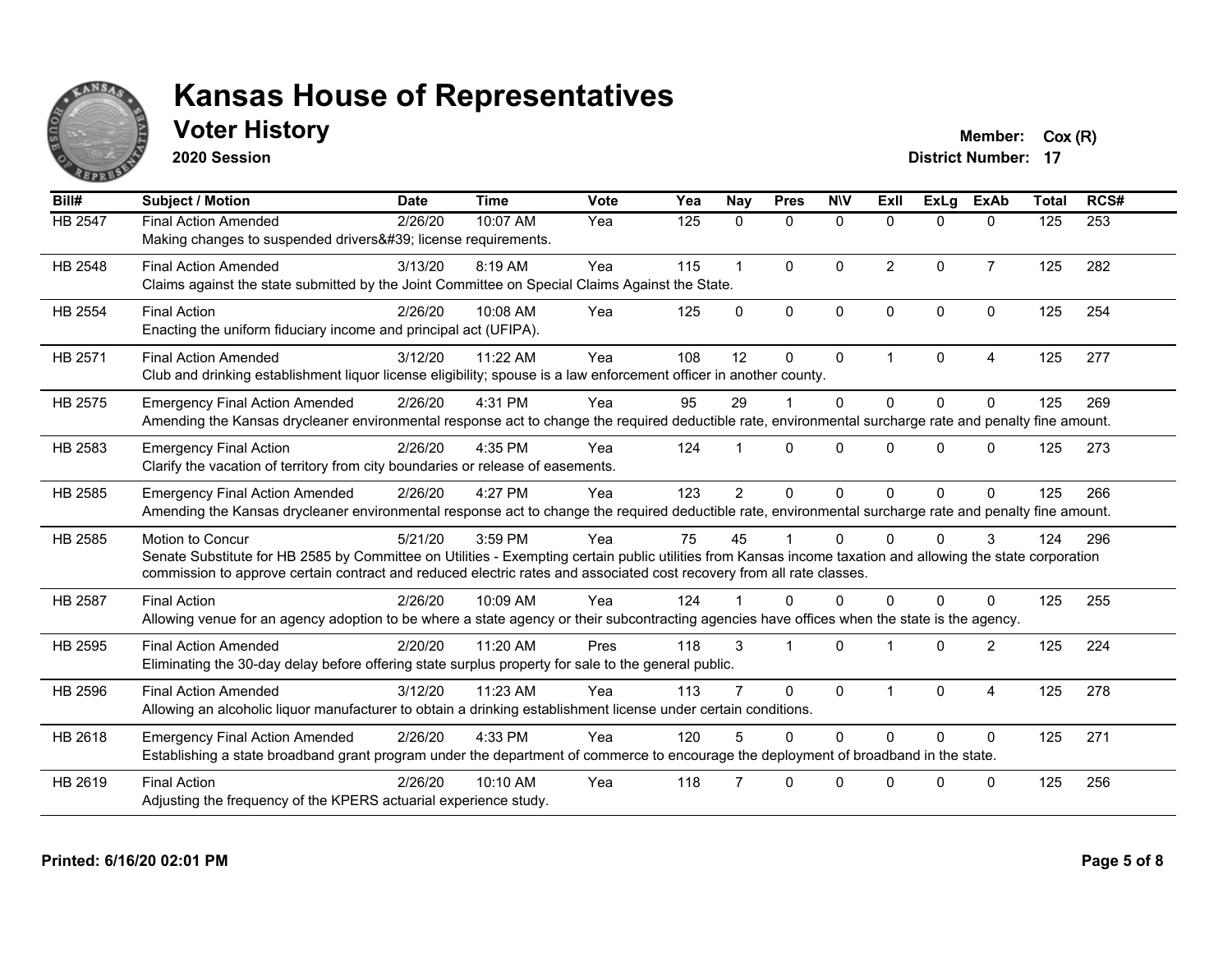

#### **Voter History Member:**  $Cox(R)$

**2020 Session**

| Bill#           | <b>Subject / Motion</b>                                                                                                                                                                                                                                                                                                                                     | <b>Date</b> | <b>Time</b> | <b>Vote</b> | Yea | <b>Nay</b> | <b>Pres</b> | <b>NIV</b> | ExII           | <b>ExLa</b> | <b>ExAb</b>    | <b>Total</b> | RCS# |
|-----------------|-------------------------------------------------------------------------------------------------------------------------------------------------------------------------------------------------------------------------------------------------------------------------------------------------------------------------------------------------------------|-------------|-------------|-------------|-----|------------|-------------|------------|----------------|-------------|----------------|--------------|------|
| <b>HB 2619</b>  | Motion to Concur                                                                                                                                                                                                                                                                                                                                            | 5/21/20     | 11:59 PM    | Yea         | 114 | 3          | $\Omega$    | $\Omega$   | $\Omega$       | $\Omega$    | 7              | 124          | 298  |
|                 | Senate Substitute for HB 2619 by Committee on Financial Institutions and Insurance - Enacting the Kansas economic recovery loan deposit program, updating field of<br>membership requirements of credit unions and allowing privilege tax deductions on agricultural real estate loans and single family residence loans.                                   |             |             |             |     |            |             |            |                |             |                |              |      |
| HB 2646         | <b>Final Action</b>                                                                                                                                                                                                                                                                                                                                         | 2/26/20     | 10:11 AM    | Yea         | 125 | U          | $\Omega$    |            |                | 0           | $\Omega$       | 125          | 257  |
|                 | Allowing the attorney general to coordinate training for law enforcement agencies on missing and murdered indigenous people.                                                                                                                                                                                                                                |             |             |             |     |            |             |            |                |             |                |              |      |
| HB 2689         | <b>Final Action Amended</b>                                                                                                                                                                                                                                                                                                                                 | 3/13/20     | 8:23 AM     | Yea         | 103 | 12         |             | $\Omega$   | $\overline{2}$ | $\Omega$    | $\overline{7}$ | 125          | 283  |
|                 | Amending the angel investor tax credit with respect to the definition of qualified securities, tax credit limitations and amounts, investor requirements and extending the<br>date that credits may be allowed.                                                                                                                                             |             |             |             |     |            |             |            |                |             |                |              |      |
| HB 2695         | <b>Emergency Final Action</b>                                                                                                                                                                                                                                                                                                                               | 2/26/20     | 4:34 PM     | Yea         | 125 | 0          | 0           | $\Omega$   | $\Omega$       | $\Omega$    | 0              | 125          | 272  |
|                 | Allowing special agents from the department of corrections to attend the Kansas law enforcement training center.                                                                                                                                                                                                                                            |             |             |             |     |            |             |            |                |             |                |              |      |
| HB 2699         | <b>Final Action</b>                                                                                                                                                                                                                                                                                                                                         | 2/26/20     | 10:13 AM    | Yea         | 105 | 20         | $\Omega$    | $\Omega$   | $\Omega$       | $\Omega$    | $\Omega$       | 125          | 258  |
|                 | Requiring court services officers to assist with child in need of care cases when directed by a judge.                                                                                                                                                                                                                                                      |             |             |             |     |            |             |            |                |             |                |              |      |
| HB 2702         | <b>Emergency Final Action</b>                                                                                                                                                                                                                                                                                                                               | 2/26/20     | 4:32 PM     | Yea         | 125 | $\Omega$   | $\Omega$    | $\Omega$   | $\Omega$       | $\Omega$    | $\Omega$       | 125          | 270  |
|                 | Decoupling the KIT and KIR workforce training programs from the high performance incentive fund program and enhancing the workforce training tax credit.                                                                                                                                                                                                    |             |             |             |     |            |             |            |                |             |                |              |      |
| HB 2702         | Motion to adopt CCR                                                                                                                                                                                                                                                                                                                                         | 5/21/20     | 11:59 PM    | Yea         | 89  | 28         | 0           | ∩          |                | 0           | 7              | 124          | 299  |
|                 | Enacting the Kansas taxpayer protection act; establishing notice and public hearing requirements prior to approval by a governing body to exceed its revenue neutral                                                                                                                                                                                        |             |             |             |     |            |             |            |                |             |                |              |      |
|                 | rate for the imposition of property tax and discontinuing the city and county tax lid; providing a waiver of interest and fees on certain delinquent property taxes for a<br>period of time and delaying preparation of delinquent real estate tax list and notice; prohibiting valuation increase for real property solely as the result of normal repair, |             |             |             |     |            |             |            |                |             |                |              |      |
|                 | replacement or maintenance of existing structure; providing for county treasurers to establish a payment plan for the payment of delinquent or nondelinquent taxes;                                                                                                                                                                                         |             |             |             |     |            |             |            |                |             |                |              |      |
|                 | requiring the state board of tax appeals to serve orders and notices by electronic means if requested by the party; prohibiting county appraisers and the state board of                                                                                                                                                                                    |             |             |             |     |            |             |            |                |             |                |              |      |
|                 | tax appeals from increasing the valuation of county appraised property in valuation appeals.                                                                                                                                                                                                                                                                |             |             |             |     |            |             |            |                |             |                |              |      |
| <b>HB 2708</b>  | <b>Emergency Final Action</b>                                                                                                                                                                                                                                                                                                                               | 2/26/20     | 4:23 PM     | Yea         | 125 | 0          | $\Omega$    | $\Omega$   | $\Omega$       | $\Omega$    | $\Omega$       | 125          | 264  |
|                 | Creating a drug abuse treatment program for people on diversion and allowing county attorneys to enter into agreements with court services and community<br>corrections for supervision.                                                                                                                                                                    |             |             |             |     |            |             |            |                |             |                |              |      |
| HB 2713         | <b>Emergency Final Action Amended</b>                                                                                                                                                                                                                                                                                                                       | 2/26/20     | 4:30 PM     | Yea         | 122 | 3          | $\Omega$    | $\Omega$   | $\Omega$       | $\Omega$    | 0              | 125          | 268  |
|                 | Enacting the revised uniform law on notarial acts.                                                                                                                                                                                                                                                                                                          |             |             |             |     |            |             |            |                |             |                |              |      |
| <b>HCR 5025</b> | <b>EFA Amend and Debate</b>                                                                                                                                                                                                                                                                                                                                 | 3/13/20     | 11:21 AM    | Yea         | 116 | U          | 0           |            | 2              | 0           | 7              | 125          | 284  |
|                 | Ratifying and providing the continuation of the March 12, 2020, state of disaster emergency declaration for the state of Kansas.                                                                                                                                                                                                                            |             |             |             |     |            |             |            |                |             |                |              |      |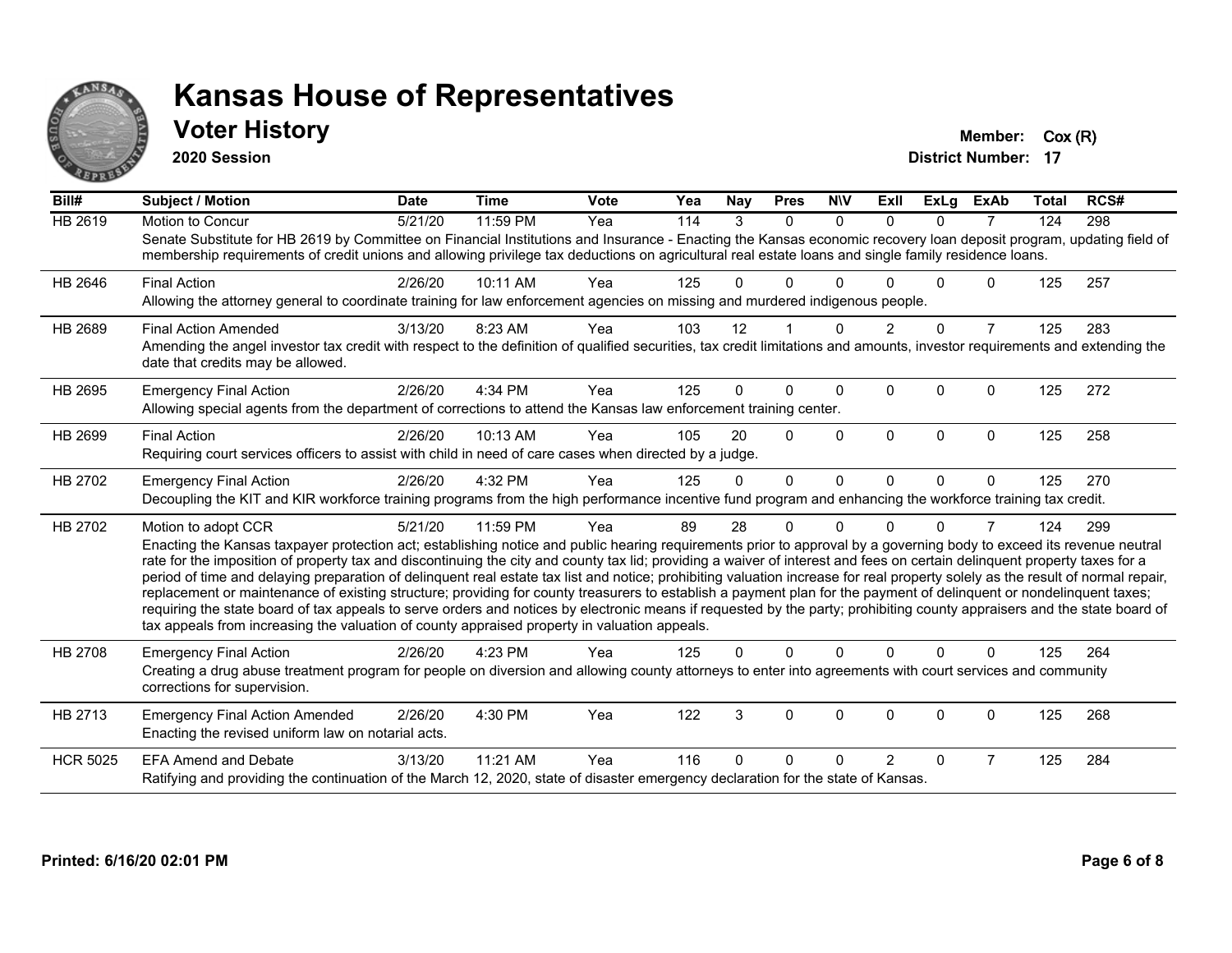

#### **Voter History Member:** Cox (R)

**2020 Session**

| Bill#           | <b>Subject / Motion</b>                                                                                                                                                                                                                                                           | <b>Date</b> | <b>Time</b> | <b>Vote</b> | Yea | Nay | <b>Pres</b>  | <b>NIV</b> | ExII           | ExLg           | <b>ExAb</b> | <b>Total</b> | RCS# |
|-----------------|-----------------------------------------------------------------------------------------------------------------------------------------------------------------------------------------------------------------------------------------------------------------------------------|-------------|-------------|-------------|-----|-----|--------------|------------|----------------|----------------|-------------|--------------|------|
| <b>HCR 5025</b> | Motion to adopt CCR<br>Ratifying and providing the continuation of the March 12, 2020, state of disaster emergency declaration for the state of Kansas, subject to limitations.                                                                                                   | 3/19/20     | 4:11 PM     | Yea         | 115 | 0   | 0            | $\Omega$   | $\Omega$       | 0              | 10          | 125          | 293  |
| <b>SB 27</b>    | <b>EFA Amend and Debate</b><br>House Substitute for SB 27 by Committee on Commerce, Labor and Economic Development - Providing for a maximum of 26 weeks of unemployment insurance<br>benefits and compensation for the pre-payment waiting period.                               | 3/17/20     | $1:02$ PM   | Yea         | 119 |     |              |            |                |                |             | 125          | 288  |
| SB 66           | Motion to adopt CCR<br>Appropriations for Fy 2020, 2021 and 2022 for various state agencies.                                                                                                                                                                                      | 3/19/20     | $3:52$ PM   | Yea         | 99  | 16  | $\Omega$     | $\Omega$   | $\Omega$       | O              | 10          | 125          | 292  |
| SB 102          | <b>EFA Amend and Debate</b><br>House Substitutes for SB 102 by Committee on Judiciary - Allowing the chief justice of the Kansas supreme court to extend or suspend deadlines or time limitations to<br>secure the health and safety of court users, staff and judicial officers. | 3/16/20     | 12:13 PM    | Yea         | 113 |     | $\mathbf{0}$ | 0          | 3              | 0              |             | 125          | 285  |
| SB 142          | EFA Sub Bill Amended<br>House Substitute for SB No. 142 by House Committee on K-12 Education Budget - Authorizing the state board of education to grant waivers for school districts from<br>the requirement to provide a minimum number of school hours during the school term.  | 3/17/20     | 10:31 AM    | Yea         | 117 | 2   |              | O          |                |                |             | 125          | 287  |
| SB 155          | <b>Final Action</b><br>Cemetery district territory deannexed from the territory of Valley Center.                                                                                                                                                                                 | 2/7/20      | $4:08$ PM   | Yea         | 119 |     | $\Omega$     | 3          | $\Omega$       | $\mathfrak{p}$ | $\Omega$    | 125          | 210  |
| SB 173          | <b>EFA Amend and Debate</b><br>House Substitute for SB 173 by Committee on Appropriations - Providing for the Eisenhower legacy transportation plan.                                                                                                                              | 3/16/20     | 7:20 PM     | Yea         | 103 | 16  |              | U          | $\overline{2}$ | $\Omega$       | 3           | 125          | 286  |
| SB 173          | Motion to adopt CCR<br>House Substitute for SB 173 by Committee on Appropriations - Providing for the Eisenhower legacy transportation plan.                                                                                                                                      | 3/19/20     | 12:04 PM    | Yea         | 112 | 3   |              | 0          | 0              | $\Omega$       | 10          | 125          | 291  |
| <b>SCR 1613</b> | <b>Final Action</b><br>Amending the bill of rights of the constitution of the state of Kansas to reserve to the people the right to regulate abortion through their elected state representatives<br>and senators.                                                                | 2/7/20      | 4:07 PM     | Yea         | 80  | 43  |              |            |                | 2              |             | 125          | 209  |